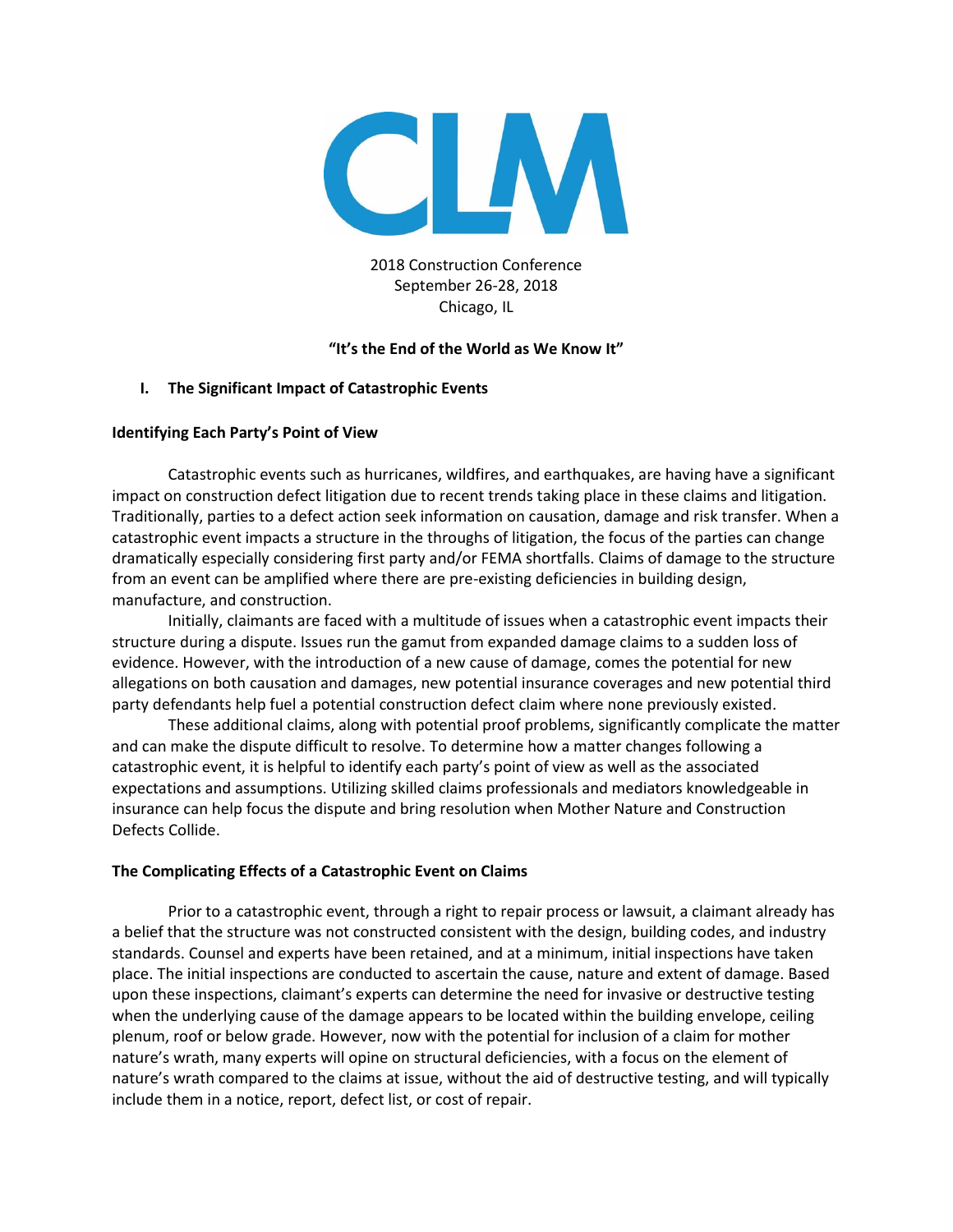Should there be a catastrophic event during the early phases of the dispute process, typically no destructive testing will have yet taken place to confirm the early observations and opinions of claimant's consultants. Without the destructive testing to support the allegations and further identify significant damage from an event, claimants will point to the previously alleged construction deficiencies as the direct cause of the observed resultant damage after the catastrophic event. This could stem from claimant's fundamental belief that the catastrophic event would have had little impact on the structure, or at the very least a lesser impact had it been constructed consistent with the design, building codes and industry standards. Significant damage therefore becomes the substantiating cause of the prior allegations, i.e. hoc ergo propter hoc.

Take for example, following a hurricane, significant water damage is observed in the structure and it appears to have come through the chimney. Upon investigation, it is apparent that the chimney shroud has blown off, thereby providing an access point for water. At first glance, the resulting damage appears to be directly related to the event. However, this assumption shifts dramatically where the claimant has previously alleged that the chimney shroud was defectively, designed, manufactured or installed on the structure. The causal connection between alleged deficiency and damage becomes more substantial.

Consistent with this, however, claimants must now also confront issues of intervening causation as it relates to the damage. This is especially true where damage to the structure can be directly traced to the impact of wind driven debris on the structure. As is typical in hurricanes, it is not only the presence of wind and rain, but debris within the wind and rain that have a detrimental impact on structures. Where the source of debris can be traced, say for instance, nearby construction sites that failed to adequately secure its building materials, creative claimants have been known to expand the dispute to include new defendants.

Where the structure is not a total loss, catastrophic events can act as de facto "destructive testing", revealing once obscured building components and thereby providing additional evidence in the dispute process which, prior to this new blend of allegation would have gone completely unnoticed but for this new attempt at recoupment. Not only is the structure now open to inspection, it is also open to significant further damage. Where there are identifiable deficiencies, the claimant's ability to show a connection to more extensive damage increases.

For the claimant, at first blush, documentation of the extent of damage to a structure as a direct result of a catastrophic event is clear. Typically, the claimant will allege that the underlying construction deficiencies are the primary proximate cause of the additional damage. As a result, the defense will have significant additional burdens to show that the presence or absence of pre-event deficiencies did not contribute to the additional damage. This burden becomes more difficult where the structure is a total loss, thereby limiting the available evidence to establish causation and, risk transfer.

Where the structure is a total loss, evidence of the link between original construction and its impact on damages becomes harder to substantiate but with a total loss of the structure because of a hurricane, wildfire or earthquake, allegations of construction defects become paramount to claimants' case. Claimants will typically rely upon prior inspections and opinions to establish the causal connection between deficiencies and expanded damage claims.

#### **II. Impact on Advanced Destructive Testing**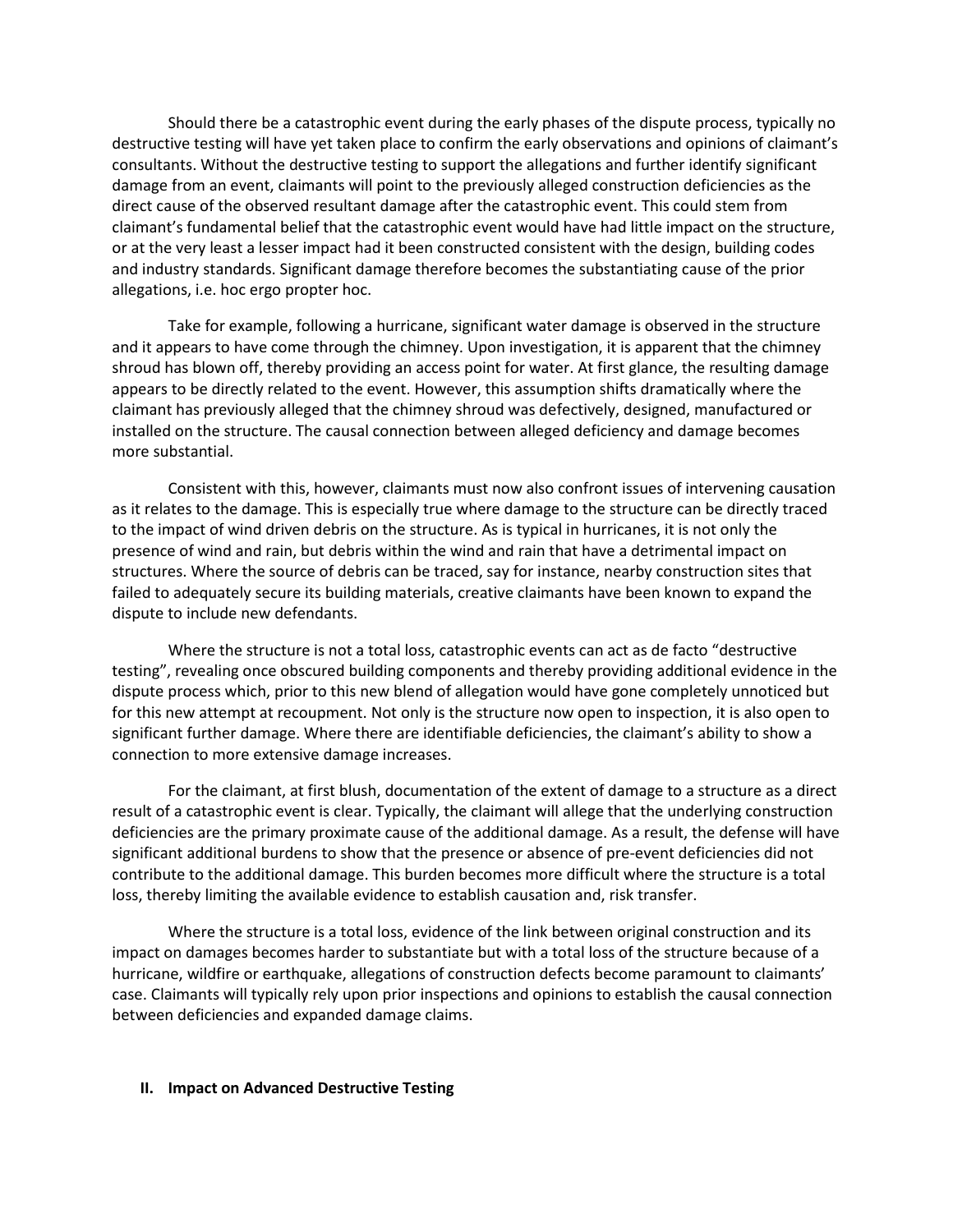What happens when the dispute process is more advanced and destructive testing is underway when a catastrophic event occurs? As in the 1994 Northridge earthquake in California, claimants amended their claims to include allegations associated with the failure of the structure due to magnitude of the earthquake to further enhance their claims. The amount of damage that an event can have on a structure with open destructive testing sites can be devastating. Often, the testing sites are left open for defense observations, sometimes the claimant is not financially capable of completing the repair following testing, and/or based upon comprehensive allegations of deficiencies, repair to the site without significant additional work and expense is inconsistent with the claimant's position.

Where a structure has open destructive testing sites and a catastrophic event is threatening, the contractor performing the testing would likely limit its exposure in the claim by protecting the structure. With open testing sites, the damage claim can increase by several magnitudes. Questions of causation once again confront the parties to the dispute, now potentially including the contractor conducting the destructive testing. In this instance, the parties to the dispute can anticipate that the defense will assert that the claimant and/or its agents (counsel/experts) failed to prevent further damage to real and personal property because of their failure to take temporary measures to seal off points of potential moisture intrusion, such as roofs, windows and doors.

### **III. First Party Property Claim**

Once a catastrophic even occurs during pending construction litigation, the claimant's property insurance may come into play. From the point of view of the property carrier, the contract of insurance was underwritten and issued with the fundamental assumption that the structure was built consistent with the design, building code and standards of care in the industry. As a result, where a construction defect dispute is underway, the claimant's first party carrier will be confronted with significant impediments when attempting to identify potential coverage.

Sometimes helpful in the resolution process, damage caused by an event can trigger the claimant's property or "all-risk" policy. In particular, "all-risk" property policies typically contain exclusions for collapse; wear and tear, marring, deterioration; faulty, inadequate or defective design; neglect; existing damage and weather conditions. Even if a structure is built consistent with the design, building codes and construction standards, the condition of the structure at the time of the event may limit the coverage.

For example, a claimant's failure to regularly maintain a roof structure, including the failure to replace broken or missing tiles/shingles could easily be traced as a source of water intrusion into the roofing system. Ongoing water intrusion weakens the structural integrity of the roof, further compromising the roof and exposing the structure to significant additional damage when impacted by a catastrophic event. Interestingly, the property carrier's identification that the cause of damage falls within an excepted cause is strikingly similar to many of the arguments advanced by the defense in the construction defect dispute.

However, in many jurisdictions, while the insured has the initial burden to show that the loss is potentially covered under the policy, the carrier has the burden to show that an exclusion applies. The carrier's burden becomes much more difficult where the concurrent cause of the loss falls within the policy's coverage, even when it was not the prime or efficient cause. For instance, recent Florida case law has criticized the use of jury instructions that place the burden on the claimant to show primary proximate cause for an "all-risk" policy, instead, allowing the claimant to fulfill its initial burden through evidence of concurrent cause. Thereafter, the carrier has the burden to show that the loss arose from a cause that was excepted. This burden shifting has a significant impact on the scope of the first party coverage following a catastrophic event. As described above, evidence of the primary cause of loss becomes more complicated following a catastrophic event.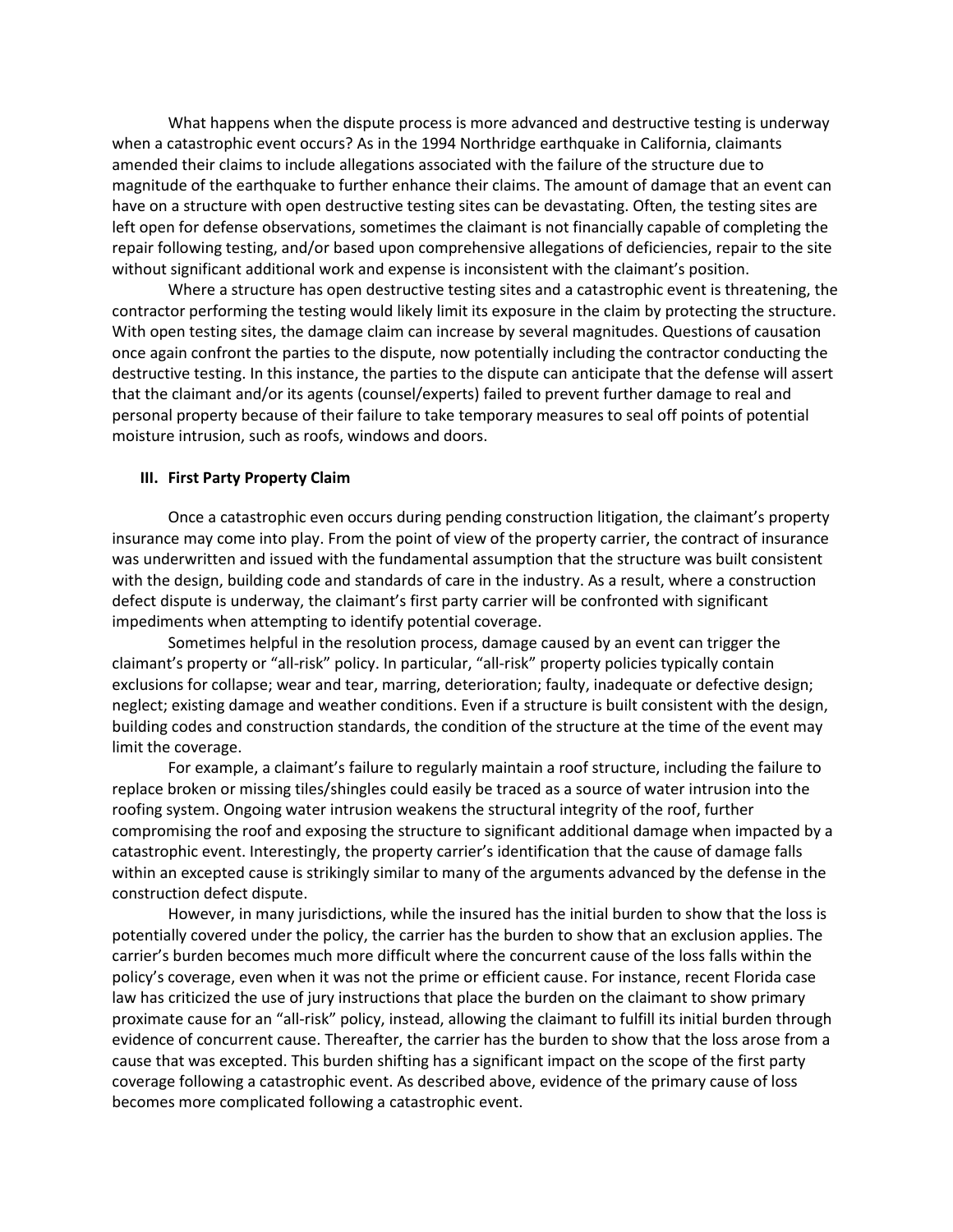However, despite the above, first party carriers now another opportunity to recoup their subrogation rights against potential contractors and/or their subcontractors amongst other potential defendants.

# **IV. The Builder**

Contrast the claimant's expectation that deficient free construction will make a structure impervious, or at least highly resistive to a catastrophic event, with that of the builder's expectation that codes and industry standards, even if followed, will not make a structure damage free when impacted by hurricane winds, rain, flooding, firestorms or earthquakes.

When a matter is in right to repair process or litigation, and no catastrophic event has occurred, the builder, its counsel and carrier are initially consumed with an analysis of claimant's allegations and an allocation of risk through the identification of potential responsible parties. Identifying subcontractors, suppliers, and manufacturers implicated by the claim and naming those parties to the dispute is typically a time-consuming process that evolves as the claimant's allegations mature.

When a catastrophic event occurs during this process, much of the builder's ability to isolate and tie the deficiencies and damages to a party is disrupted and impacts its ability to mount a proper defense. Add to this the sympathy factor of jurors in the affected areas of the claimant's loss who, themselves, may have faced similar destruction. In fact, the destruction of claimant's structure limits the evidence of negligent or deficient construction. As a result, risk transfer becomes problematic, leading to potential additional exposure to the builder and its carriers.

### **The Builder's Liability Coverage**

Further complicating the dispute, with the cause of damage and/or extent of the damage now being questioned, the builder may very well be faced with new and varying insurance coverage issues, not originally contemplated in the original construction defect litigation. The builder's commercial general liability carrier can be expected to identify the catastrophic event as the primary cause of loss and damage. Consistent with the first party carrier's investigation, the builder's liability carrier will also identify the claimant's role in additional damages as not covered by the contract between itself and the builder.

The builder's liability carrier, however, is confronted with the same risk transfer obstacles as it's insured, where evidence of causation is impacted by a catastrophic event. Without the ability to identify causation, the builder's subcontractors and materialmen will have less incentive to participate in the resolution of the dispute. As a result, the exposure of both the builder and the carrier potentially may increase.

### **V. Conclusion**

When a catastrophic event impacts a structure or structures in an ongoing construction defect dispute, damage allegations and cost of defense are certain to increase dramatically. Once an event occurs, causation considerations become paramount. For the claimant, the catastrophic event becomes the proof that the original construction was deficient. Not only are there additional parties that may be named in the loss where the claimant can trace additional damage to a new source (i.e. construction debris), but the claimant's property coverage may also be implicated.